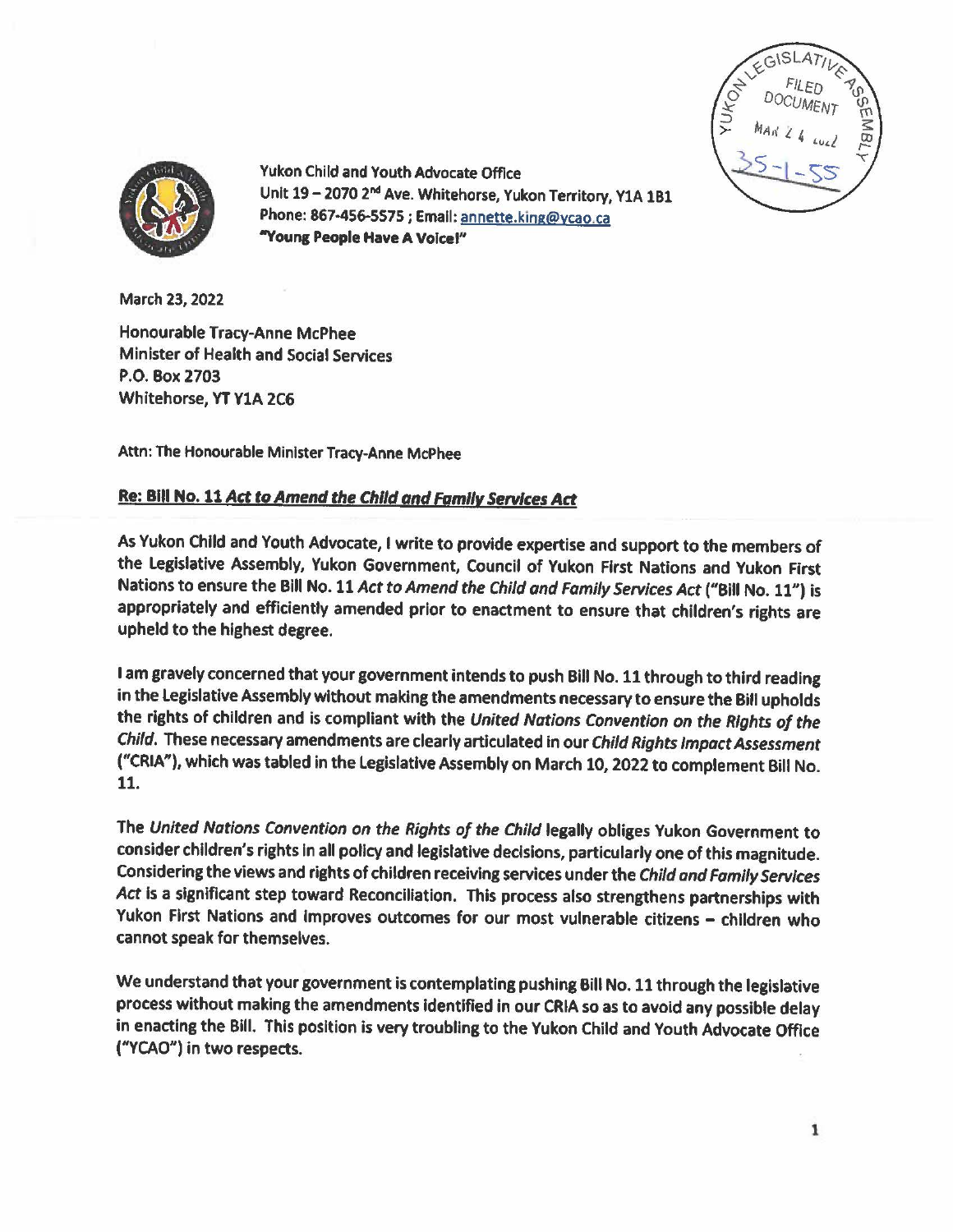First, we are of the view that, if members of the Legislative Assembly work collaboratively in the best interest of Yukon children, Bill No. 11 could be amended to implement our CRIA recommendations and enacted without delay. As you will note In our CRIA, the amendments necessary to uphold children's rights are narrow and clearly identified to facilitate legislative drafting.

Second, your Department of Health and Social Services has essentially ignored our formal requests since May 2021 for a draft of Bill No. 11 for the express purpose of conducting our CRIA well in advance of the Bill being tabled in the Legislative Assembly. Specifically, we requested the draft Bill on May 5, 2021, June 30, 2021, July 6, 2021, November 4, 2021, December 8, 2021, and on January 19, 2022. For your ease of reference, I enclose our letter of January 19, 2022 to you, and copied to Premier Sandy Silver, which summarizes our repeated requests for a draft of BIii No. 11, as well as our warning that the continued failure of your government *to* provide the YCAO with a draft of the Bill could result in a delay in enacting the Bill. On the following day, January 20, 2022, I personally met with Premier Silver to emphasize both the government's legal obligation to provide the draft Bill to the YCAO, as well as the urgency with which we now required the draft Bill to perform a CRIA prior to the tabling of the BIii, which was expected to occur during the spring sitting.

During this period of time from May 2021 to January 2022, we also held meetings with the Executive Committee of the CFSA Implementation Project (Department of Health and Social Services and Council of Yukon First Nations) which was tasked with developing Bill No. 11. In our meetings with the Executive Committee, we repeatedly requested to be engaged in the process of developing Bill No. 11 with a view to applying a child's rights lens to the drafting process. At these meetings, we also made clear our Intention to conduct a formal CRIA on the proposed amendments contained in the draft Bill to ensure its compliance with the United Nations Convention on the Rights of the Child.

Further, in September 2021, we hosted formal training session for Yukon Government and Yukon First Nation governments on implementing Child Rights Impact Assessments for all government decisions, policy, legislation and regulation impacting children. Following that training session, we assisted in the creation of a CRIA working group within Yukon Government for the purpose of developing capacity for the government **wide** application of CRIA for all initiatives Involving children.

Ultimately, your government did not provide the draft of Bill No. 11 to the YCAO until **February**  2, 2022, which left us with scant time to perform the necessary CRIA and finalize our report to coincide with the tabling of Bill No. 11 in the Legislative Assembly. It was never our intention to provide you with our CRIA at the time of first reading of Bill No. 11. Rather, as expressed repeatedly in our earlier correspondence and meetings, a CRIA is most effectively applied during the drafting of the Bill, hence why we have made formal requests for a draft of the Bill since May 5, 2021. We also never intended to cause any delay in enacting Bill No. 11 but were effectively denied our requests since May 2021 to be engaged in the drafting of Bill No. 11, and to review a draft of the Bill well in advance of it being tabled in the legislative Assembly.